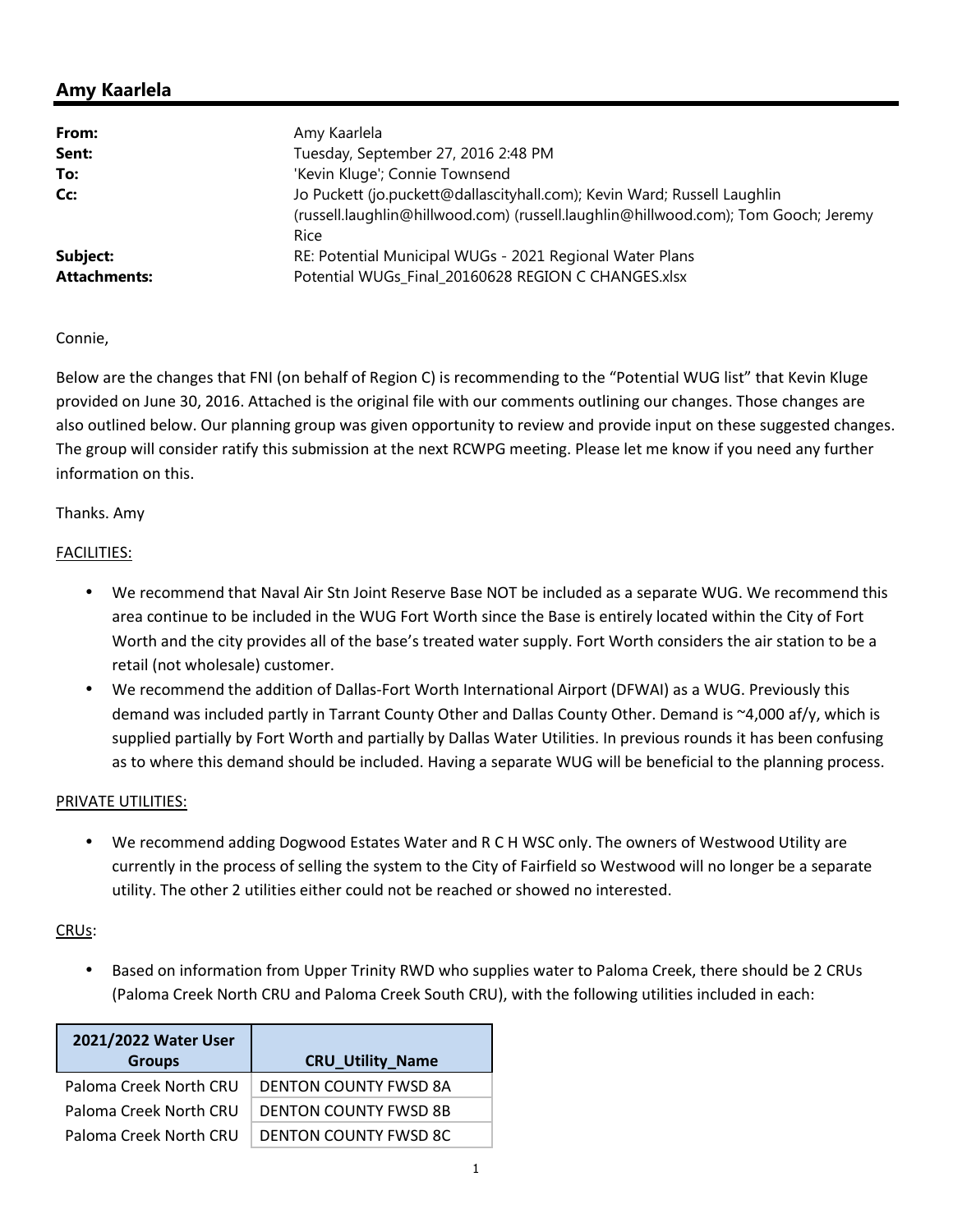# OTHER MISC WUG CHANGES:

- Bartonville WSC name should be changed to Cross Timbers WSC
- Balch Springs' WUG name should continue to be Balch Springs, and not be changed to Dallas County WCID 6. That District was dissolved several years.
- Denton County FWSD 9 name should be changed to Providence Village WCID.
- Elmo should be changed to Elmo WSC
- Denton County FWSD 11B should not be a stand-alone WUG. It should be included in the Paloma Creek South CRU.
- North Texas MWD should not be a WUG; should be a WWP only
- Kemp should be included in the WUG West Cedar Creek MUD

## **From:** Kevin Kluge [mailto:Kevin.Kluge@twdb.texas.gov] **Sent:** Thursday, June 30, 2016 1:09 PM

**To:** cew@pgcd.us; curtis.campbell@rra.texas.gov; jo.puckett@dallascityhall.com; linda.price@wardtimber.com; jreyes@epcwid1.org; jgrant@crmwd.org; wlwilsoncattlecompany@gmail.com; mevans@nhcrwa.com; kholcomb@anra.org; jletz@co.kerr.tx.us; johnburke41@gmail.com; sbscott@sara-tx.org; trodriguez1943@yahoo.com; cserrato@STWA.org; WSB3@aol.com; ASpear@mail.ci.lubbock.tx.us; harrison4878@att.net; kingham@theprpc.org; curtis.campbell@rra.texas.gov; danna.prichard@rra.texas.gov; stacey.green@rra.texas.gov; RegionCWPG@trinityra.org; slobodinh@trinityra.org; netmwd@aol.com; annetteg@riocog.org; marisaq@riocog.org; kwkrueger@crmwd.org; trey.buzbee@brazos.org; blake.kettler@Brazos.org; amy.muttoni@Brazos.org; jhouston@sjra.net; corleys@ci.nacogdoches.tx.us; jgrinstead@co.kerr.tx.us; rbuck@ugra.org; david.wheelock@lcra.org; stacy.pandey@lcra.org; jeff.fox@austintexas.gov; sraabe@sara-tx.org; cruiz@sara-tx.org; kjones@lrgvdc.org; rongarza@lrgvdc.org; dmorales@lrgvdc.org; rfreund@nueces-ra.org; Kdavila@spag.org; Bsolis@spag.org; kgregory@lnra.org; Simone Kiel <SFK@freese.com>; Lissa Gregg <Lissa.Gregg@freese.com>; kdm@bmiwf.com; Simone Kiel <SFK@freese.com>; radams@apaienv.com; Amy Kaarlela <adk@freese.com>; Keeley Kirksey <kek@freese.com>; tlsmith@carollo.com; jashworth@lbg-guyton.com; jbeach@lbg-guyton.com; jherrera@lbg-guyton.com; Simone Kiel <SFK@freese.com>; Lissa Gregg <Lissa.Gregg@freese.com>; ddunn@hdrinc.com; Jason Afinowicz <Jason.Afinowicz@freese.com>; Philip Taucer <Philip.Taucer@freese.com>; rhunt@apaienv.com; csyvarth@apaienv.com; Spandana Tummuri <Spandana.Tummuri@freese.com>; jashworth@lbg-guyton.com; jbeach@lbg-guyton.com; jherrera@lbg-guyton.com; jaime.burke@aecom.com; perkinsrb@bv.com; eatmansr@bv.com; perkinsrb@bv.com; kristi.shaw@hdrinc.com; paula.lemonds@hdrinc.com; hfrels@apaienv.com **Cc:** Cindy Loeffler <Cindy.Loeffler@tpwd.texas.gov>; Dan Hunter (Dan.Hunter@TexasAgriculture.gov) <Dan.Hunter@TexasAgriculture.gov>; Jennifer Allis (Jennifer.Allis@tceq.texas.gov) <Jennifer.Allis@tceq.texas.gov>; Matt Nelson <Matt.Nelson@twdb.texas.gov>; WSI-WUPP-PLANNERS <WSI-WUPP-PLANNERS@twdb.texas.gov>; Yun Cho <Yun.Cho@twdb.texas.gov>

**Subject:** Potential Municipal WUGs - 2021 Regional Water Plans

# Hello,

As has been discussed in past conference calls and meetings, the 2021 Regional Water Plans (RWPs) will include Municipal Water User Groups (WUGs) based upon the approach of utility-based planning, as delineated by water provider service areas. This email and attached files identify the Municipal WUGs that will be included in the draft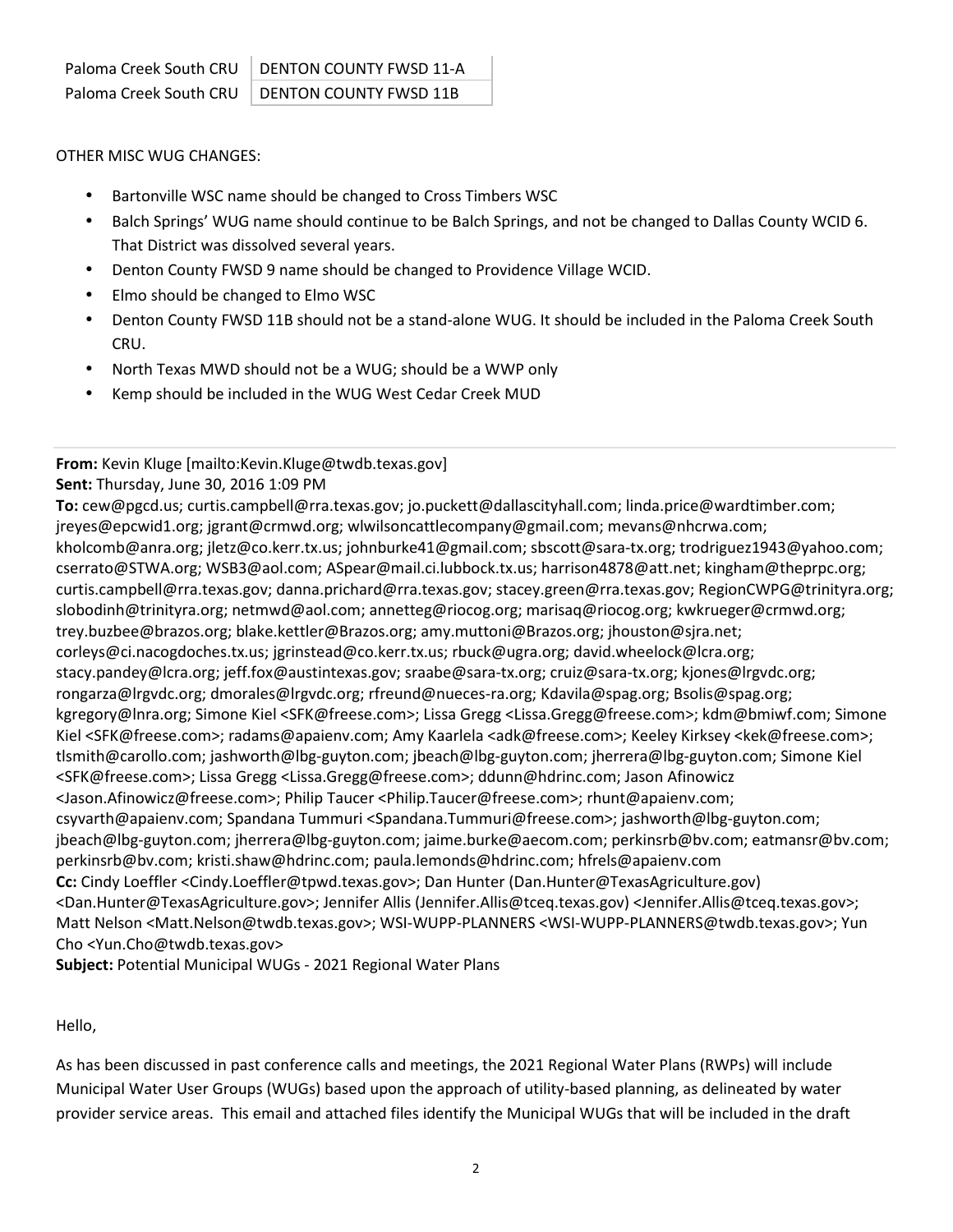population and municipal water demand projections to be reviewed by the planning groups. Please direct any questions or comments regarding the listed Municipal WUGs to your TWDB project manager.

In order to clarify and provide greater consistency in the criteria for inclusion of municipal WUGs in the regional water planning process, the Executive Administrator (EA) of the Texas Water Development Board (TWDB) is prepared to recommend a proposed rulemaking to the Board Members for their consideration in July. This proposed rulemaking would include proposed amendments to 31 Texas Administrative Code §357.10(29), among other possible amendments. The rule changes are anticipated to be brought by the EA to the Board for consideration to be proposed and published in the Texas Register for a 30-day public comment period, with an associated public hearing, later in 2016. Final rules would not be effective until after the comment period and final consideration and potential adoption by the Board. In the 2016 RWPs, Municipal WUGs were determined by two different sets of criteria that did not reflect similar-sized entities: a population criteria for city-owned water utilities and a volumetric criteria for other water utilities. The possible rule changes would clarify the single criteria for all utilities included in the planning process. Proposed Municipal WUG criteria would be revised to include:

- Retail public utilities owned by a political subdivision providing more than 100 acre-feet per year (AFY) of water for municipal use;
- Privately-owned utilities that request inclusion as an individual WUG, provide more than 100-AFY for municipal use for each owned water system, and are approved for inclusion as an individual WUG by the RWPG;
- Water systems of state or federal-owned facilities that request inclusion as an individual WUG, provide more than 100-AFY for municipal use, and are approved for inclusion as an individual WUG by the RWPG;
- Collective reporting units (CRU), or groups of retail public utilities that have a common association and are requested by the RWPG.

The single 100 acre-foot threshold would be determined by either the 2011 or 2014 information submitted to the TWDB through the annual water use survey. The shift from the dual population/volume criteria to the single volumetric criteria would add more non-city water utilities to the planning process and would shift some small city utilities into the County-Other WUGs. Most of these changes would be taken into account in regional planning formula funding.

In order for private utilities, state/federal facilities, and CRUs to be included in the draft population and water demand projections, the regional water planning groups and their technical consultant must convey to the TWDB project  $m$ anager by September 30<sup>th</sup>, 2016, a list of the private utilities, facilities, or CRUs that meet the previously-mentioned volumetric criteria, have demonstrated interest in participating in the current planning process, and are recommended by the planning group. Identification of private utilities and facilities by September 30<sup>th</sup> will allow staff to develop projections and include the entity into the planning database prior to the release of draft projections.

Private utilities, facilities and CRUs can be also be included during the draft projections review period (beginning January 2017), however this will require that the technical consultants develop and justify the projections for these entities and the associated adjustment of other WUG projections.

The attached Excel file contains 6 worksheets:

- Summary Provides a count of potential Municipal WUGs that will be included in the draft population and water demand projections, includes counts of potential private utilities, facilities and CRUs.
- Water User Group retail public utilities owned by a political subdivision that meet the 100 acre-foot criteria, not including private utilities, facilities, or CRUs.
- Facilities Water systems serving state or federal facilities that meet the 100 acre-foot criteria.
- Private Utilities Privately- owned utilities that meet the 100 acre-foot criteria.